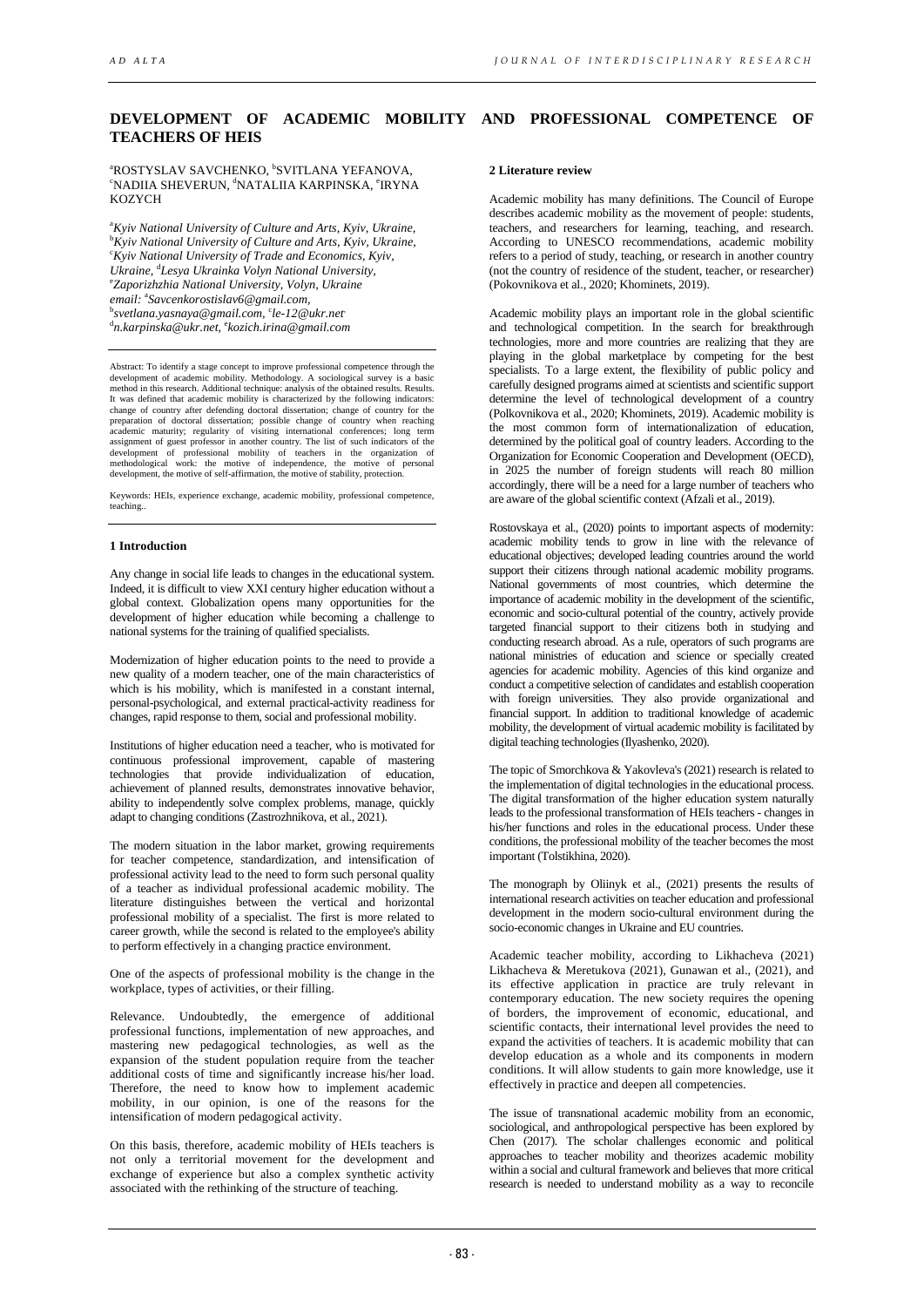identities, social connections, and various aspects of globalization. Enriquez's (2020) article appeals to the claim that highly qualified academics who are educated in higher education and have acquired transnational identities offer almost seamless mobility. A national border or territory is not the only line that highly qualified scholars must cross as international mobility actors. Their high academic status is reduced to precarity and faces an epistemic injustice through immigration status.

Considering that most university faculty members have dynamic, real-time updates of personal profile and knowledge in the academic social network, as well as minimal individual detailing of faculty profile mapping, it is necessary to study academic teaching mobility as an element of professional competence (Sydorenko et al., 2020; Xiong et al., 2021).

Despite the considerable number of provisions considered, the question of the correspondence of academic mobility and professional competence of HEIs faculty remains unexplored.

Aims. This research aims to develop a step-by-step concept of improving professional competence through the academic mobility development.

Research tasks:

- to conduct a sociological survey of HEIs teachers to identify the stages of the concept of improving professional competence through the development of academic mobility.
- to determine the components of academic mobility in the context of pedagogical competence development.

#### **3 Materials and research methods**

Basic methodology: sociological survey. Additional methodology: analytics (processing of results). The research is based on the theory of internationalization of education in conditions of increasing globalization. The sociological survey involved 570 HEIs teachers in Ukraine who agreed to the specified conditions of data collection. Duration of the survey – 1 month. Data collection – 2 weeks. Data processing – 2 weeks. Platform – Google-forms. Data retrieval time – during training courses. Special condition – teacher's participation in experience exchange programs.

#### **4 Results**

The survey consisted of thematic blocks, in each of which the respondents singled out key theses. In the block "Ability for selfdevelopment" respondents were asked to perform a ranking from a larger to a smaller position among the following indicators: change of country after the defense of the candidate's dissertation; change of country for preparation of the candidate's dissertation; possible change of the country at the achievement of scientific maturity; regular attendance at international conferences; a long trip of a visiting professor to another country. The results are presented in Figure 1.



Figure 1 **–** Indicators of academic mobility *(Source: sociological survey)*

In the "Goal-setting" block, respondents were asked to rank from higher to lower position among the following target indicators of professional development effectiveness:

- implementation of project activities is based on a set of methodological approaches - systemic, competency, personal-activity, axiological and the principles of determinism, continuity, dynamism, and prospects;
- mobility development is differentiated and individual, providing, on the one hand, improving the technology of project activities, and on the other - contributes to targeted activities for continuous self-development, self-reflection, and management of their professional growth; technology of realization of projective activity provides professional and personal growth, increasing professional mobility and performing diagnostic, prognostic and developmental functions;
- creating the conditions necessary for the development of professional mobility in the system of additional education.

The results are presented in Figure 2.



Figure 2 – List of target indicators of professional development efficiency *(Source: sociological survey)*

In the "Analytics" block, respondents were asked to perform a ranking from a larger to a smaller position among the following indicators of interpretation of academic mobility: the ability to quickly adapt to different types of professional activities; readiness to quickly react on responses to the requirements associated with the development of new technologies and achieving the effectiveness of professional activities; flexibility of interaction with the subjects of the educational process; change in the formation of the employee due to changes in the workplace, activities, or labor operations; mastering the new professional status and roles. The results are presented in Figure 3.



Figure 3 **–** Indicators of the academic mobility interpretation *(Source: sociological survey)*

In the block "Dynamics" respondents were asked to rank from greater to lesser position among the following indicators of professional mobility of teachers in the organization of professional activities: the motive of independence, the motive of personal development, the motive of self-affirmation, the motive of stability, security. The results are presented in Figure 4.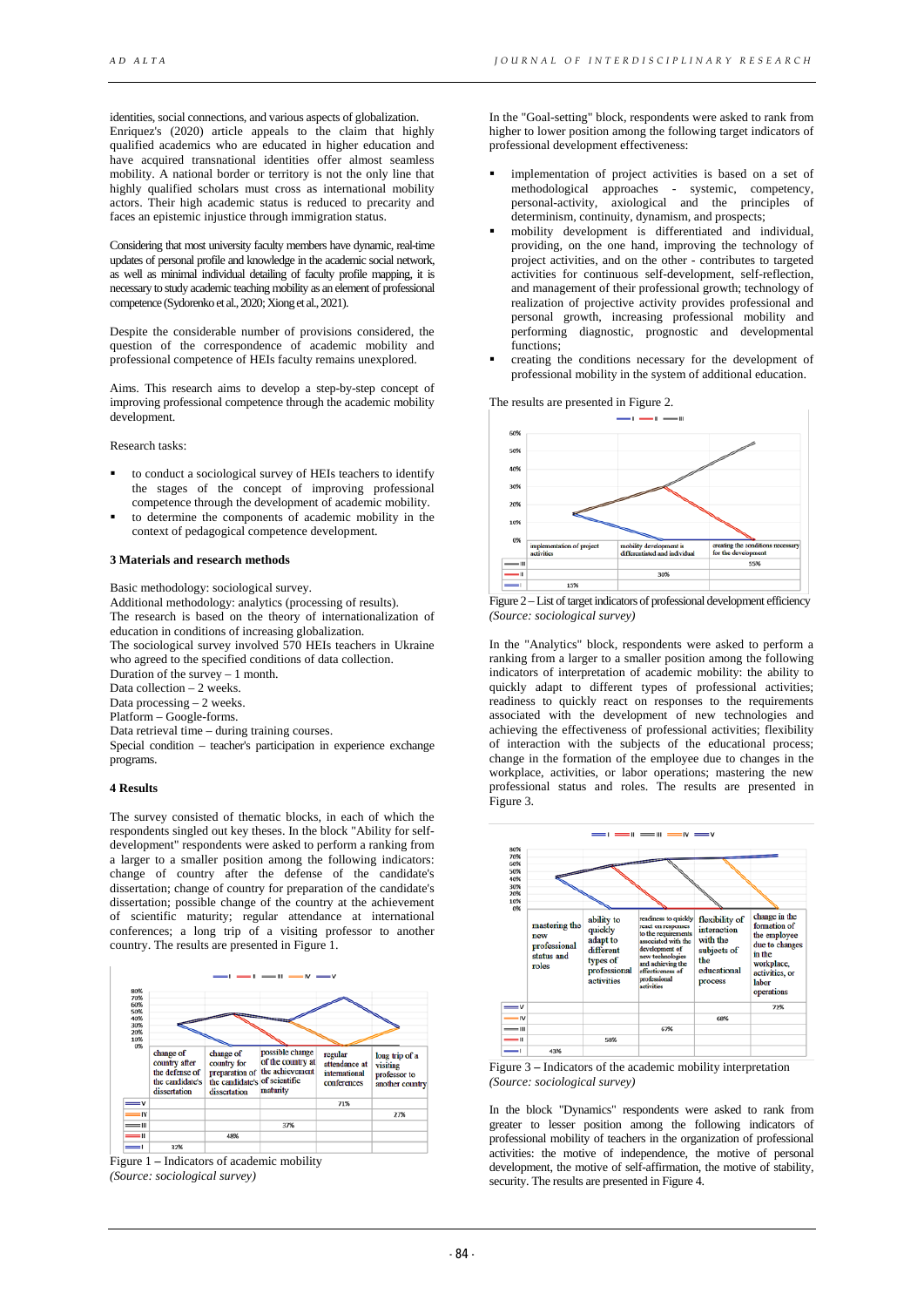

Figure 4 – Indicators of the teacher's professional mobility development in the organization of work *(Source: sociological survey)*

In the block "Statics" respondents were asked to perform rankings from higher to lower position among such indicators-components of models of professional mobility development, carried out using project activities in the system of additional education and based on methodological approaches (systemic, competence, personal-activity, axiological) and methodological principles (determinism, continuity, dynamism, prospects), contains interrelated components (target, content-technological, evaluation-performance), performing diagnostic, prognostic and developmental functions. The results are presented in Figure 5; the decryption is given in the table.



Figure 5 **–** Components of professional mobility development models *(Source: sociological survey)*

Thus, the results obtained are the basis for scientific discussion and conclusion of the concept of academic mobility of HEIs teachers.

Based on the study we can outline the concept to improve professional competence through the development of academic mobility. Let us present it in the model of consecutive stages.

The first stage: the ability to self-development – the basis for the development of professional mobility of a teacher. Selfactualization, self-reflection, and self-assessment play the most important role in a teacher's professional activity.

The second stage: goal-setting – for the development of professional mobility it is important to have clear goals. A high level of professional competence is necessary for a successful career. Having professional competencies is a component of professional mobility, provides the teacher with productive professional functioning, and is a strategic aim of professionalpedagogical education and self-education.

The third stage: analytics – professionally mobile can be the one who can analyze his/her professional and pedagogical activity, take non-standard professional decisions in the process of solving professional and pedagogical tasks. Undoubtedly, the ability to promptly solve the pedagogical tasks of the educational process is a necessary condition for the formation of professional mobility.

The fourth stage: dynamics – the need for continuous professional growth, which indicates the possibility of further development of professional mobility.

The fifth stage: static – the need for a special organization of the process of professional mobility formation synthesis of the development of key professional competencies, abilities to solve professional and pedagogical tasks of the educational process, and improvement of the content of professional disciplines and the

educational process as a whole. The problem of the formation of professional mobility from the perspective of the humanistic approach is considered in the aspect of the formation of attitudes that provide personal orientation on professional self-realization.

#### **5 Discussion**

The global scholarly discussion of the topic in question allows for a thesis description of the practice of introducing the concept of "academic mobility" into HEIs.

The idea of the "globalist scholar," as Morozov & Guerin (2021) argue, is a key concept for rethinking the role of scholars at the edge of global and local levels. The authors express their perspective on the figure of the globalist scholar from different contexts including South Africa, Australia, the United States, the United Kingdom, Chile, Germany, Cyprus, Kenya, and Israel, and conclude that teacher mobility depends on the policy, research, and practice.

Spivakovska & Kotkova (2017), summarizing the practical experience of implementing academic mobility within the international cooperation of Kherson State University and Pomeranian Academy (Poland), analyze the concept of academic mobility, through individual pedagogical characteristics of each of its participants.

Greek & Jonsmoen (2021) explore the issue of internationalization in higher education by exploring the impact of transnational academic mobility on university communities. In Norway, how academic mobility is represented are informal interaction, collaboration, language practices, and internationalization. However, to realize the full professional potential of academic diversity, significant institutional and personal adjustments are required. In the North (Cohen et al., 2021) the processes under consideration have certain opportunities and constraints on academic spaces of faculty mobility.

Shelkunova & Artyukhova (2019) present a theoretical analysis of the concept of "academic mobility" and focus on the components of academic mobility of teachers at Siberian Federal University.

Analysis of the results of the study conducted by Zagvyazinskiy et al., (2020) demonstrates a low level of involvement of students of Siberian universities in academic mobility programs against the background of their high degree of readiness to implement such programs.

Leung  $\&$  Theo's (2018) research describes two qualitative research projects, one on scholars from the People's Republic of China working in Germany and the Netherlands, and another on ethnic Chinese teachers in Indonesia. The results demonstrate the impact of academic mobility on social shifts, redefining, reworking, and reconciling clearly defined ethnocultural, national, gender, and religious identities.

The distinction between negative, positive, and Epistemic degrees of freedom helped Laakso (2020) analyze the conditions of teacher academic mobility in Africa. Semi-structured interviews of social and political scientists at the main national universities in Botswana, Cameroon, and Zimbabwe, representing different experiences of political development, show that the international connections that allow academics to move are crucial to their work and allow them to be critical not guarantee decent working conditions or support decolonizing curricula. The lack of connections reinforces self-censorship. However, their position can be particularly vulnerable. The space for critical expertise is affected not only by national policies and the material conditions of universities but also by the internationalization of higher education and research. This is why all aspects of academic freedom must be protected through international cooperation.

In Kyrgyzstan, issues of academic mobility are based on a deep interest in traveling abroad for study and internships (Amiraliev, 2021).

The identification of problems in the development of academic mobility as a soft power tool was addressed by Zhakyanova &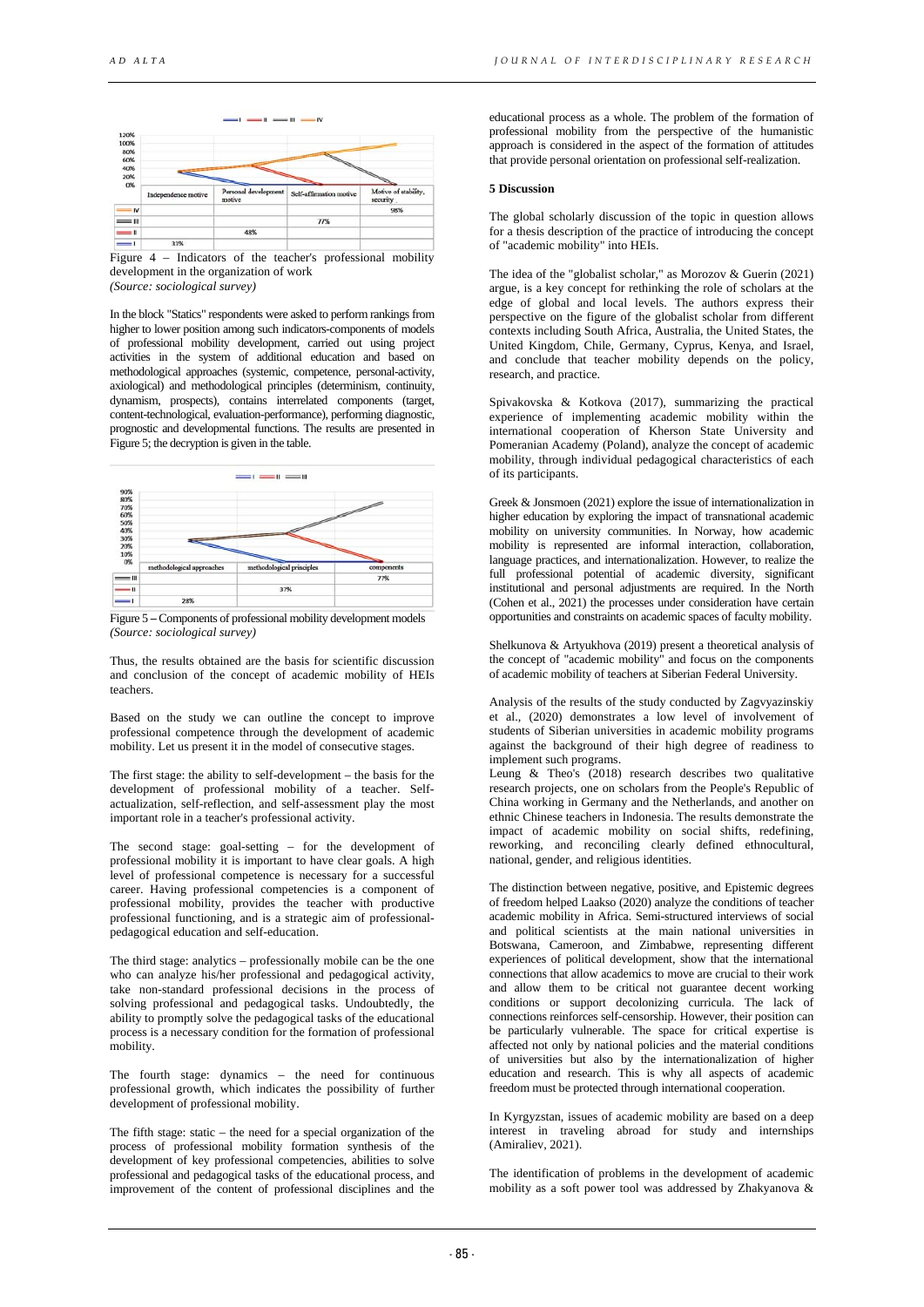Kanagatov (2021). Academic mobility through the prism of the concept of "soft power" acquires a new interpretation and provides an opportunity to improve the tools and mechanisms of interstate cooperation. Based on statistical data, analysis of secondary data the conclusion is made about the need for a conceptual study of academic mobility in Kazakhstan; existing grounds for the need to create a new image on the world stage, meets the national interests of Kazakhstan and modern realities. Now the implementation of Kazakhstan's "soft power" has many problems related to legal, financial, and economic aspects. Although the current regulatory documents on the organization of academic mobility of teachers in the Kazakhstani context have been motivated mainly by sufficient empirical material reflecting the experience of practical implementation activities, there is a lack of fundamental work on this research problem.

International academic mobility in East and Southeast Asia is a complex and dynamic phenomenon whose evolution is closely linked to the changing face of economic, political, and social development (Wang, 2017).

#### **6 Conclusions**

Therefore, academic mobility is one of the most important projects of international and educational activities, it has the goals of improving the quality of higher education; increasing the effectiveness of research; improving competitiveness in the international market of educational services and labor; improving professional competencies by studying and updating the experience of leading HEIs, achieving international composition of education standards; attraction of protected intellectual potential based on bilateral agreements.

An important area of further research will be the identification of additional components of academic mobility and factors of their development.

The practical significance of the study was the presentation of the "five-step concept" to improve professional competence through the development of academic mobility.

#### **Literature:**

1.Afzali, M., Ryazantsev, S., & Pismennaya, E., & Rostovskaya, T. (2019). The Іranian education and academic mobility model. *Central Asia and The Caucasus*, 20, 122-134. Available at: https://doi.org/10.37178/ca-c.19.4.11

2.Alsina, N. (2014). International Academic Mobility in Chile. *Global Opportunities and Challenges for Higher Education Leaders*, 1, 229-233. Available at: https://doi.org/10.1007/978- 94-6209-863-3\_50

3.Amiraliev, S. (2021). Experience of Оsh state university in the organization of academic mobility. *Bulletin of Osh State University,* 1, 415-426. Available at: https://doi.org/10.52754/ 16947452\_2021\_1\_4\_415

4.Chen, Q. (2017). Theorizing Academic Mobility. *Globalization and Transnational Academic Mobility*, 1, 33-42. Available at: https://doi.org/10.1007/978-981-287-886-1\_3

5.Cohen, C., Babo, A., & Rosenthal, S. (2021). Reconceptualizing Academic Mobility in Exile. *Global South Scholars in the Western Academy*, 1, 88-89. Available at: https://doi.org/10.4324/9781003109808-19

6.Enriquez, J. (2020). Borders of time: the temporalities of academic mobility. *Applied Mobilities*, 1, 1-16. Available at: https://doi.org/10.1080/23800127.2020.1847395

7.Greek, M., & Jonsmoen, K. (2021). Transnational academic mobility in universities: the impact on a departmental and an interpersonal level. *Higher Education*, 81. Available at: https://doi.org/10.1007/s10734-020-00558-7

8.Gunawan, S., Hardi, R., & Servanda, Y. (2021). Integration of Academic Mobile Applications at University. *Journal of Physics: Conference Series*, 1807, 012035. Available at: https://doi.org/10.1088/1742-6596/1807/1/012035

9.Ilyashenko, N. (2020). Digital Technology In Service Of Virtual Academic Mobility. *Pedagogical Education: History, Present Time, Perspectives Authors*, 1, 163-170. Available at: https://doi.org/10.15405/epsbs.2020.08.02.21

10. Khominets, S. (2019). Academic mobility in the documents of the bologna process. *Pedagogical sciences*, 1, 150-155. Available at: https://doi.org/10.32999/ksu2413-1865/2019-88-25 11. Laakso, L. (2020). Academic Mobility as Freedom in Africa. *Politikon,* 47, 442-459. Available at: https://doi.org/10. 1080/02589346.2020.1840023

12. Leung, M., & Theo, R. (2018). Academic mobility and identities. *Trajectories and Imaginaries in Migration*, 1, 128- 199. Available at: https://doi.org/10.4324/9781351119665-11

13. Likhacheva, O., & Meretukova, S. (2021). To the question of academic mobility in a modern technical university. *Bulletin of GGNTU. Humanities and socio-economic sciences*, 1, 61-68. Available at: https://doi.org/10.34708 / GSTOU.2021.81.61.008 14. Likhacheva, О. (2021). Academic mobility in a modern

technical university. *II International Conference on Economic and Social Trends for Sustainability of Modern Society*, 2, 366- 372. Available at: https://doi.org/10.15405/epsbs.2021.09.02.40

15. Morozov, A., & Guerin, C. (2021). Academic mobility in the digital academy: Questions for supervision. *The Global Scholar*, 1, 112-129. Available at: https://doi.org/10.52779/ 9781991201232/06

16. Oliinyk, М., Рoznanska, O., & Chrost, S. (2021). Academic Mobility: Problems and Consequences. *Trends and Prospects of the Education System and Educators' Professional Training Development*, 1, 67-81. Available at: https://doi.org/10.18662/ 978-1-910129-28-9.ch005

17. Polkovnikova, N., Balk, M., Panzabekova, А., & Yarygina, A. (2020). Global sustainable development and academic mobility. *IOP Conference Series: Earth and Environmental Science*, 534, 012009. Available https://doi.org/10.1088/ 1755-1315/534/1/012009

18. Rostovskaya, T., Skorobogatova, V., & Krasnova, G. (2020). Main trends of academic mobility in the world. *CITISE*, 1, 23. Available at: https://doi.org/10.15350/24097616.2020.1.26 19. Shelkunova, T., & Artyukhova, T. (2019). Academic Mobility at Siberian Federal University. *Bulletin of Kemerovo State University. Series: Humanities and Social Sciences*, 2019, 255-263. Available at: https://doi.org/10.21603/2542-1840- 2019-3-3-255-263

20. Smorchkova, V., & Yakovleva, E. (2021). Professional mobility of university teachers in the context of digitalization of education*. Municipality: innovations and experiment,*1, 4-11. Available at: https://doi.org/10.51904/2306-8329\_2021\_78\_3\_4 21. Spivakovska, E., & Kotkova, V. (2017). Future teachers' academic mobility within universities international cooperation. *The Pedagogical Process: Theory and Practice, 1,* 62-67. Available at: https://doi.org/10.28925/2078-1687.2017.4.6267

22. Sydorenko N., Denysenko V., Borisenko N., Hrytsenko I. (2020). Formation of professional competencies of primary school teachers using ICT. *Revista Tempos E Espaços Em Educação,* 13(32), 1-17.

https://doi.org/10.20952/revtee.v13i32.14965

23. Tolstikhina, E. (2020). Virtual academic mobility: opportunities and prospects. *The world of academia: Culture, Education*, 1, 55-60. Available at: https://doi.org/10.18522/2658- 6983-2020-07-55-60

24. Wang, Qi. (2017). International Academic Mobility in Asia. *Encyclopedia of International Higher Education Systems and Institutions*, 1, 5-12. Available at: https://doi.org/10.1007/978- 94-017-9553-1\_238-1

25. Xiong, D., Qiu, L., Xu, Q., Liang, R., Li, J., & Tang, Y. (2021). University Teacher Service Platform Integrated with Academic Social Network. *Web Information Systems and Applications*, 1, 764-772. Available at: https://doi.org/10.1007/ 978-3-030-87571-8\_67

26. Zagvyazinskiy, V., Volosnikova, L., Kukuev, E., & Patrusheva, I. (2020). Academic Mobility in Teacher Education. *The Education and science journal*, 22, 31-48. Available at: https://doi.org/10.17853/1994-5639-2020-6-31-48

27. Zhakyanova, A. & Kanagatov, M. (2021). Problems in the development of international academic mobility. *Journal of Oriental Studies*, 1, 96. Available at: https://doi.org/10.26577/ JOS.2021.v96.i1.09

28. Zastrozhnikova, I. V. ., Datsii, N. V. ., Filyanina, N. M. ., Lytvyn, L. ., Bielialov, T. E. ., & Martynets, L. A. (2021). Development of financial and economic autonomy in the field of